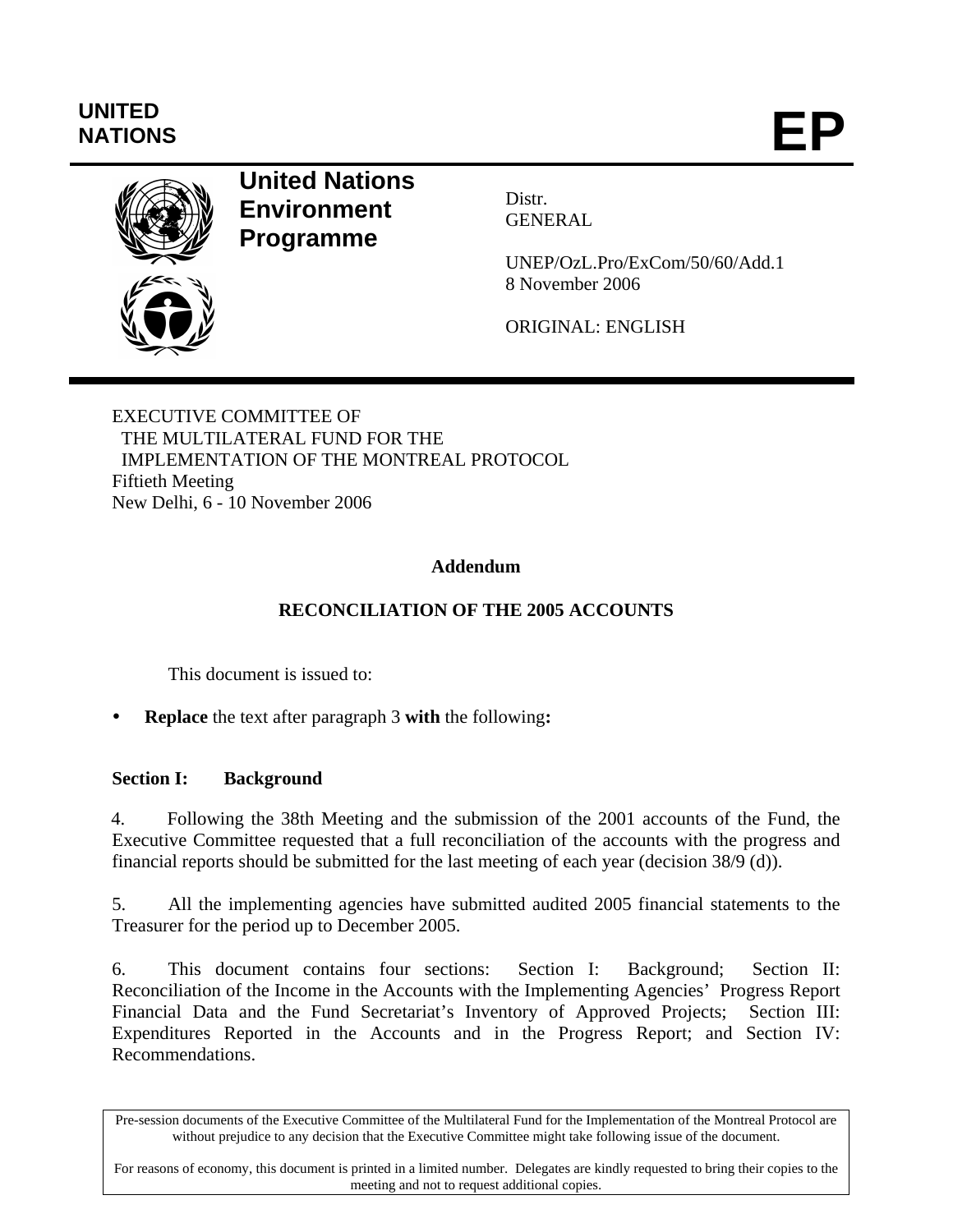**Section II: Reconciliation of the Income as Recorded in the 2005 Accounts with the Implementing Agencies' Progress Report Financial Data and the Fund Secretariat's Inventory of Approved Projects** 

7. Adjustments are proposed, subject to the decision of the Executive Committee, to be effected in 2006.

#### Progress Report Data and the Inventory of Approved Projects

8. As shown in Table 1 the progress report data of the implementing agencies agrees with that of the Secretariat's Inventory of Approved Projects.

#### Table 1

## **COMPARISON BETWEEN PROGRESS REPORTS AND INVENTORY OF APPROVED PROJECTS (US \$)**

| <b>Agency</b> | 2005 Progress Report -<br><b>Total Funds Approved</b><br>including Support Costs | <b>Inventory – Total Funds</b><br><b>Approved including</b><br><b>Support Costs</b> |  |  |
|---------------|----------------------------------------------------------------------------------|-------------------------------------------------------------------------------------|--|--|
| <b>UNDP</b>   | 505,244,944                                                                      | 505,244,944                                                                         |  |  |
| <b>UNEP</b>   | 109,093,915                                                                      | 109,093,915                                                                         |  |  |
| <b>UNIDO</b>  | 446,253,298                                                                      | 446,253,298                                                                         |  |  |
| World Bank    | 807,774,635                                                                      | 807,774,636                                                                         |  |  |
| Total         | 1,868,366,793                                                                    | 1,868,366,793                                                                       |  |  |

(Minor rounding differences are considered immaterial and not further considered in this report.)

#### Net Approvals in Progress Reports and 2005 Income Accounts of the Implementing Agencies

9. The net approved funds in the progress report and the income in the 2005 accounts of the Fund reflect the same period and are reported by the same agency. Nevertheless, as shown in Table 2, there are differences.

#### Table 2

#### **DIFFERENCES BETWEEN THE PROGRESS REPORTS AND ACCOUNTS OF THE FUND – FUNDS APPROVED AND INCOME (US\$)**

| Agency       | 2005 Progress<br><b>Report</b> – Total<br><b>Funds Approved</b><br>including Support<br><b>Costs</b> | <b>Aggregate Income</b><br>for 2005 Accounts<br>of the Fund<br>(Provisional as<br>reported by the<br>Treasurer) | Aggregate<br>Income for 2005<br><b>Accounts of the</b><br>Fund<br>(per Audited<br>statements) | <b>Difference</b><br><b>between</b><br><b>Provisional</b><br><b>Accounts and</b><br><b>Progress Report</b> |               |
|--------------|------------------------------------------------------------------------------------------------------|-----------------------------------------------------------------------------------------------------------------|-----------------------------------------------------------------------------------------------|------------------------------------------------------------------------------------------------------------|---------------|
| <b>UNDP</b>  | 505,244,944                                                                                          | 505,247,314                                                                                                     | 505,860,598                                                                                   | 2,370                                                                                                      | 615,654       |
| <b>UNEP</b>  | 109,093,915                                                                                          | 109,585,399                                                                                                     | 109,585,399                                                                                   | 491,484                                                                                                    | 491,484       |
| <b>UNIDO</b> | 446,253,298                                                                                          | 428,113,790                                                                                                     | 447,258,881                                                                                   | $-18,139,508$                                                                                              | 1,005,583     |
| World Bank   | 807,774,635                                                                                          | 763,840,322                                                                                                     | 764,480,546                                                                                   | -43,934,314                                                                                                | $-43,294,089$ |

Note: A positive number in the last column means more income was received by the agency than indicated in the progress report. A negative number means less income was received by the agency than indicated in the progress report.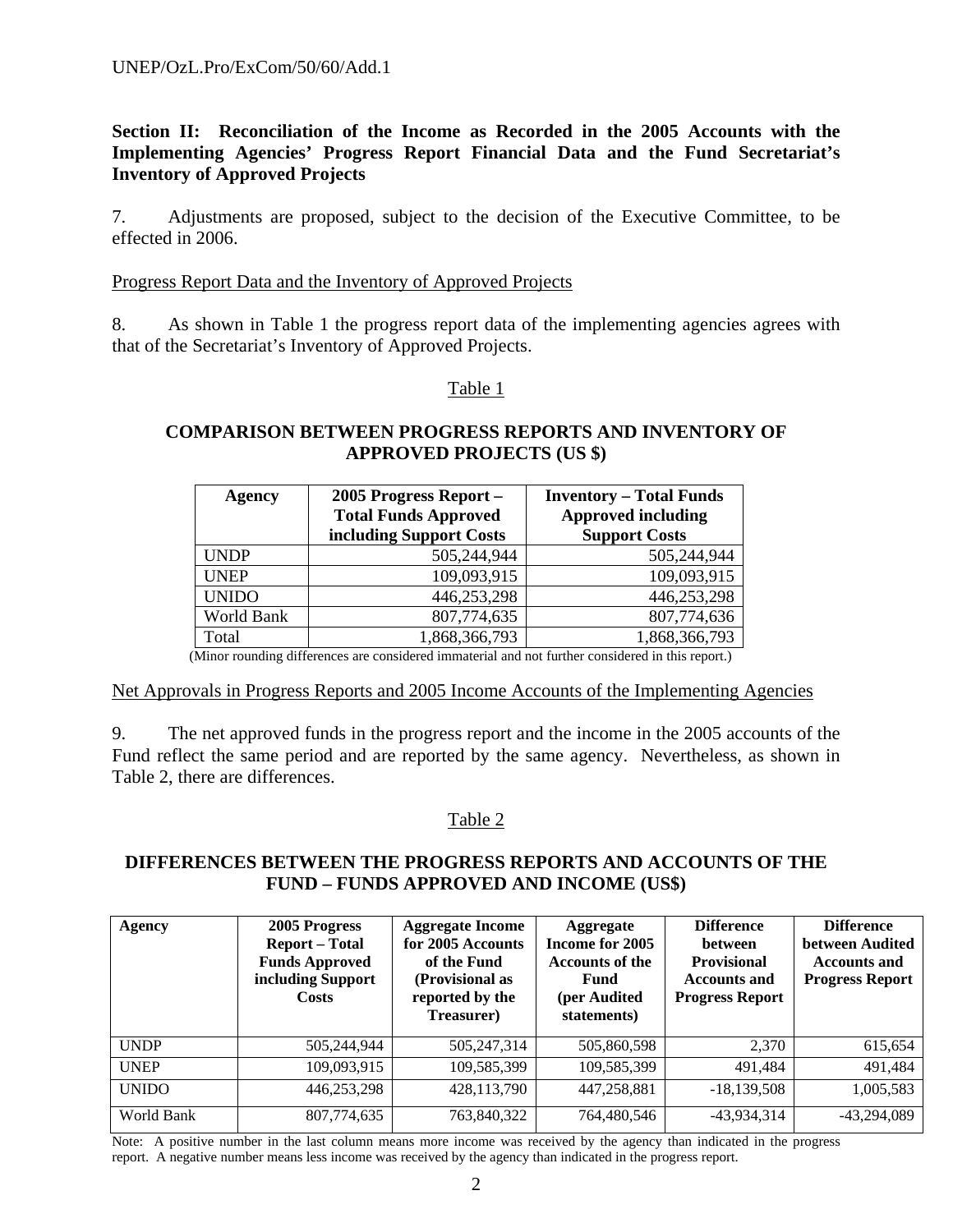10. Table 3 explains the differences between the agencies' progress reports and the agencies' aggregate income in the 2005 audited accounts indicated in Table 2.

## Table 3

## **RATIONALE FOR DIFFERENCES BETWEEN NET APPROVALS IN PROGRESS REPORTS AND INCOME IN THE 2005 AUDITED ACCOUNTS OF THE FUND (US\$)**

|                                              | <b>UNDP</b>  | <b>UNEP</b>    | <b>UNIDO</b> | <b>World Bank</b> |
|----------------------------------------------|--------------|----------------|--------------|-------------------|
| Difference between Agency Audited            |              |                |              |                   |
| <b>Accounts and Agency Progress</b>          |              |                |              |                   |
| Report                                       | 615,654      | 491,484        | 1,005,583    | $-43,294,089$     |
| Promissory note that was held by             |              |                |              |                   |
| Treasurer on behalf of the World             |              |                |              |                   |
| Bank                                         |              |                |              | 46,739,582        |
|                                              |              |                |              |                   |
| Other reconciling items                      |              |                |              |                   |
| Interest earned in 2005 accounted for        |              |                |              |                   |
| in 47 <sup>th</sup> approvals                |              |                |              | $-1,719,668$      |
| 47/47(b) adjustment offset against           |              |                |              |                   |
| interest earned                              |              |                |              | 96,680            |
| Additional interest earned in 2005           |              |                |              |                   |
| reported in provisional statements           |              | $-118,127$     | $-404,053$   | $-237,057$        |
| Additional interest reported in 2005         |              |                |              |                   |
| audited statements                           | $-613,285$   |                | $-365,276$   | $-640,224$        |
|                                              |              |                |              |                   |
| Adjustments proposed to be made by           |              |                |              |                   |
| the Treasurer                                |              |                |              |                   |
| Excess of income compared to                 |              |                |              |                   |
| Progress Report project approvals:           |              |                |              |                   |
| - as agreed by Agencies in                   |              |                |              |                   |
| 2005 relating to 2003-2004                   | $-2,370$     |                |              | $-96,680$         |
| but not yet implemented                      |              |                |              |                   |
| - differences unresolved in                  |              |                |              |                   |
| the 2003-2004 reconciliation                 |              |                |              |                   |
| but now agreed<br>Rounding                   | $\mathbf{0}$ | $-373,357$     |              | $-622,257$        |
|                                              | $-1$         | $\overline{0}$ | $-3$         | $\theta$          |
| <b>Unresolved Differences</b>                |              |                |              |                   |
| Swedish bilateral contribution               |              |                |              |                   |
| recorded as income                           |              |                |              | $-225,985$        |
| (Interest thereon – see note)                |              |                |              |                   |
| Amount netted off $47th$ Executive           |              |                |              |                   |
| Committee allocation -2003 and 2004          |              |                |              |                   |
| misc. charges. Due to UNIDO                  |              |                | 25,528       |                   |
| Amount netted off 47 <sup>th</sup> Executive |              |                |              |                   |
| Committee allocation -Due to                 |              |                | 7,202        |                   |
| UNIDO.                                       |              |                |              |                   |
| Interest earned previously offset            |              |                |              |                   |
| against miscellaneous expenditures           |              |                | $-268,987$   |                   |

 $\overline{a}$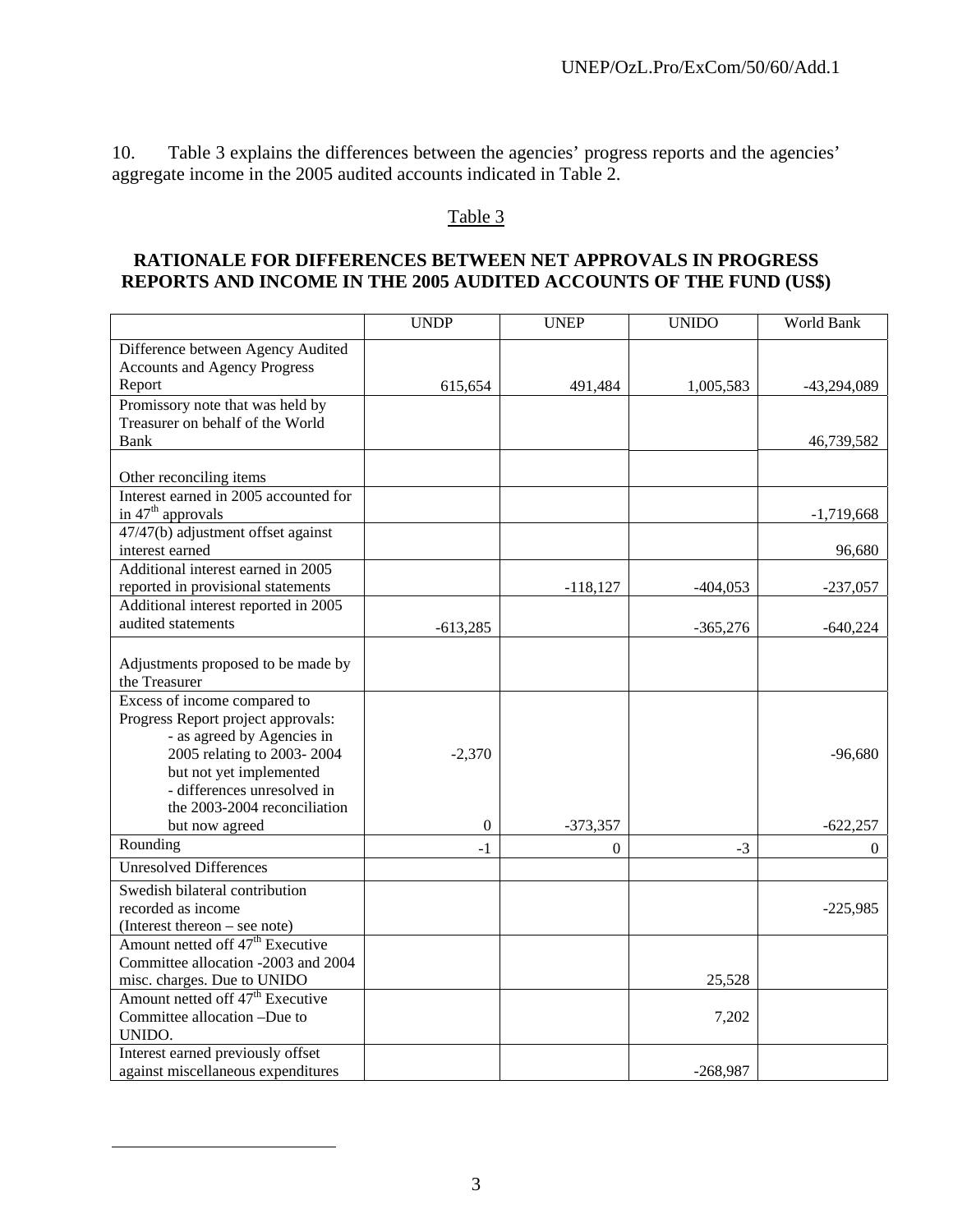11. The Promissory Note to the value of US\$18,779,814 assigned by the Treasurer to UNIDO was reported, consistent with previous years practice in both UNIDO's provisional and audited statements for 2005 (Decision 41/12 refers). The Promissory Note was held by the Treasurer and therefore excluded from income of the agency as reported by the Treasurer in his presentation of the provisional accounts Again this had also been the practice in previous years. The Promissory Note was encashed and funds remitted to UNIDO in 2006. This is not a reconciling difference because it was recorded in both the Progress Report and the final audited accounts of UNIDO.

12. The Promissory Note to the value of US \$46,739,582 was to be transferred to the World Bank for approvals at the 47th meeting however it was not included in either the provisional or audited accounts of the World Bank because it was held by the Treasurer. The note was excluded from the income reported by the Treasurer: this too was encashed and funds transferred in 2006. This is a reconciling difference because the approvals it covers are recorded in the Progress Report.

13. The World Bank, in view of the changing business requirements under the Multilateral Fund, is reluctant to accept Promissory Notes assigned to the Bank unless the Promissory Note may be encashed on demand so as to avoid the commitment of funding that is not available and consequent delays in project implementation.

14. All the Implementing Agencies report that they are extremely concerned to accept Promissory Notes with long term encashment dates as funding for current allocations. This is related to the change in the basis of business of the Fund, whereby project funding is provided on an annual rather than a project basis, which has contributed to the reduction of flexibility of the agencies to manage a reduced portfolio. According to the World Bank the time taken for note encashment for the  $47<sup>th</sup>$  meeting approvals has already caused delays in starting project implementation for the bank

15. The remaining differences between the provisional and audited statements relate to interest income reported by the agencies.

16. For information: it should be noted that the income reported in the audited Financial Statements of the Multilateral Fund as incorporated in UNEP's Financial Statements is the total of Contributions, Interest and Miscellaneous income. Allocations made to the Implementing Agencies are initially recorded as Advances. Implementing Agency expenditures are recorded annually when they are reported and are offset against these advances.

17. Other Reconciling Items:

- (a) Interest earned has been reported by the agencies as part of their aggregate income as at 31 December 2005 but was not netted off from approvals in 2005.
- (b) The excess of income over project approvals represents the funds that the Agencies agree should be returned to the Multilateral Fund against approvals at the current meeting.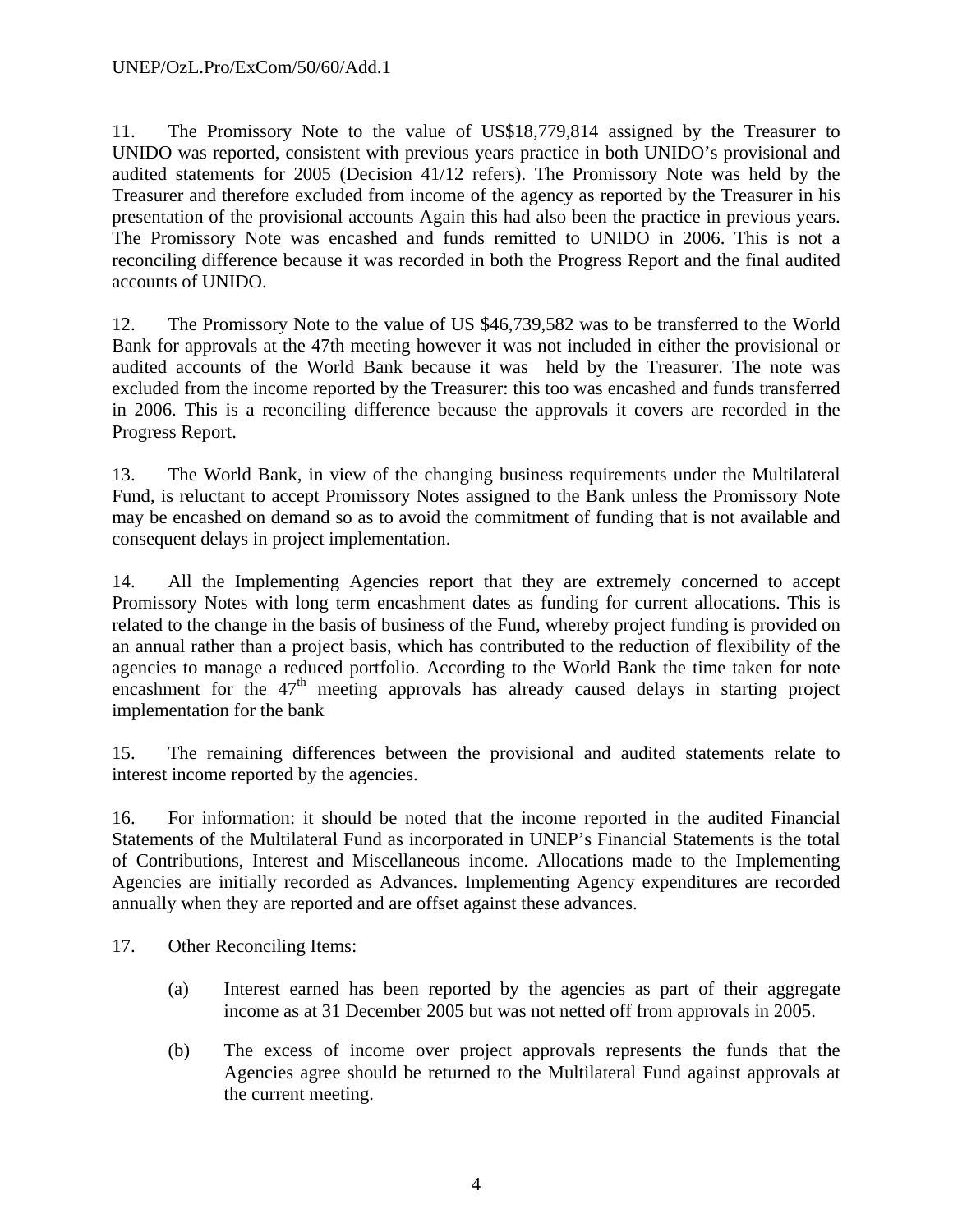- 18. Unresolved differences:
	- (a) The issue of removing the Swedish bilateral contribution from the  $29<sup>th</sup>$  Executive Committee meeting was raised with the World Bank. The Bank explained that this was a transaction of long standing and that it was not possible to make an adjustment at this time. Therefore the Bank requests that it should remain as a reconciliation item until the project is fully disbursed. The Bank stated that because the bilateral contribution had been transferred to the Bank's main Ozone Trust Fund, any interest earned would have been included in the total interest earnings and retained in this Fund. the Government of Sweden has recently reiterated to the Bank its agreement with having the interest on the contribution channelled back to the fund
	- (b) UNIDO has written to confirm that it will comply with decision 48/38(b) by assigning Miscellaneous income/(charges) and currency revaluation of US \$361,966 for the period up to December 2005 to either project or administrative costs. UNIDO proposes to absorb US \$107,048 against UNIDO's administrative costs and to assign US \$254,918 to project costs: UNIDO has provided the Secretariat the list of projects that would absorb these costs. UNIDO further explained that the US\$268,987 described as "Interest earned previously offset against miscellaneous expenditures" is the total that had been netted off against interest income as at 31 December 2002. The differences of US \$25,528 and US \$7,202 are linked to this issue and are anticipated to be resolved in this process. As UNIDO's financial statements for the biennium 2004-2005 have been closed, the required accounting entries will be carried out in 2007 and will then be reconciled in 2008.

#### **Section III: Expenditures Reported in the Accounts and in the Progress Report**

19. Table 4 sets out the differences between the Cumulative Expenditures reported to the Treasurer in the 2005 accounts of the Fund and the sum of the funds disbursed and funds obligated as reported to the Fund Secretariat in the annual progress reports of the implementing agencies for the period 1991 to 2005.

#### Table 4

| Column No.   | $\left(1\right)$                       | (2)                             | (3)                                     | (4)                                                 | (5)            |
|--------------|----------------------------------------|---------------------------------|-----------------------------------------|-----------------------------------------------------|----------------|
|              | <b>Funds</b><br>Disbursed<br>including | Funds<br>Obligated<br>including | <b>Total Cumulative</b><br>Expenditures | Total Cumulative<br>Expenditures<br>reported to the | $\{(3)-(4)\}\$ |
|              | Support costs                          | support Costs                   | $\{(1)+(2)\}\$                          | Treasurer*                                          | (See Note)     |
| <b>UNDP</b>  | 403,303,069                            | 3,149,960                       | 406,453,029                             | 401,845,864                                         | 4,607,165      |
| <b>UNEP</b>  | 84,721,706                             | 5,163,141                       | 89,884,847                              | 90,089,359                                          | $-204,512$     |
| <b>UNIDO</b> | 349,926,249                            | 26,742,785                      | 376,669,034                             | 376,781,189                                         | $-112,155$     |
| World Bank   | 673,246,205                            | 130,510,444                     | 803,756,649                             | 678,461,267                                         | 125,295,382    |

#### **EXPENDITURES (US\$)**

Note: A positive number in the last column means more expenditure was indicated in Progress Report than in the Accounts of the Fund. A negative number means less expenditure was indicated in the Progress Report than in the accounts.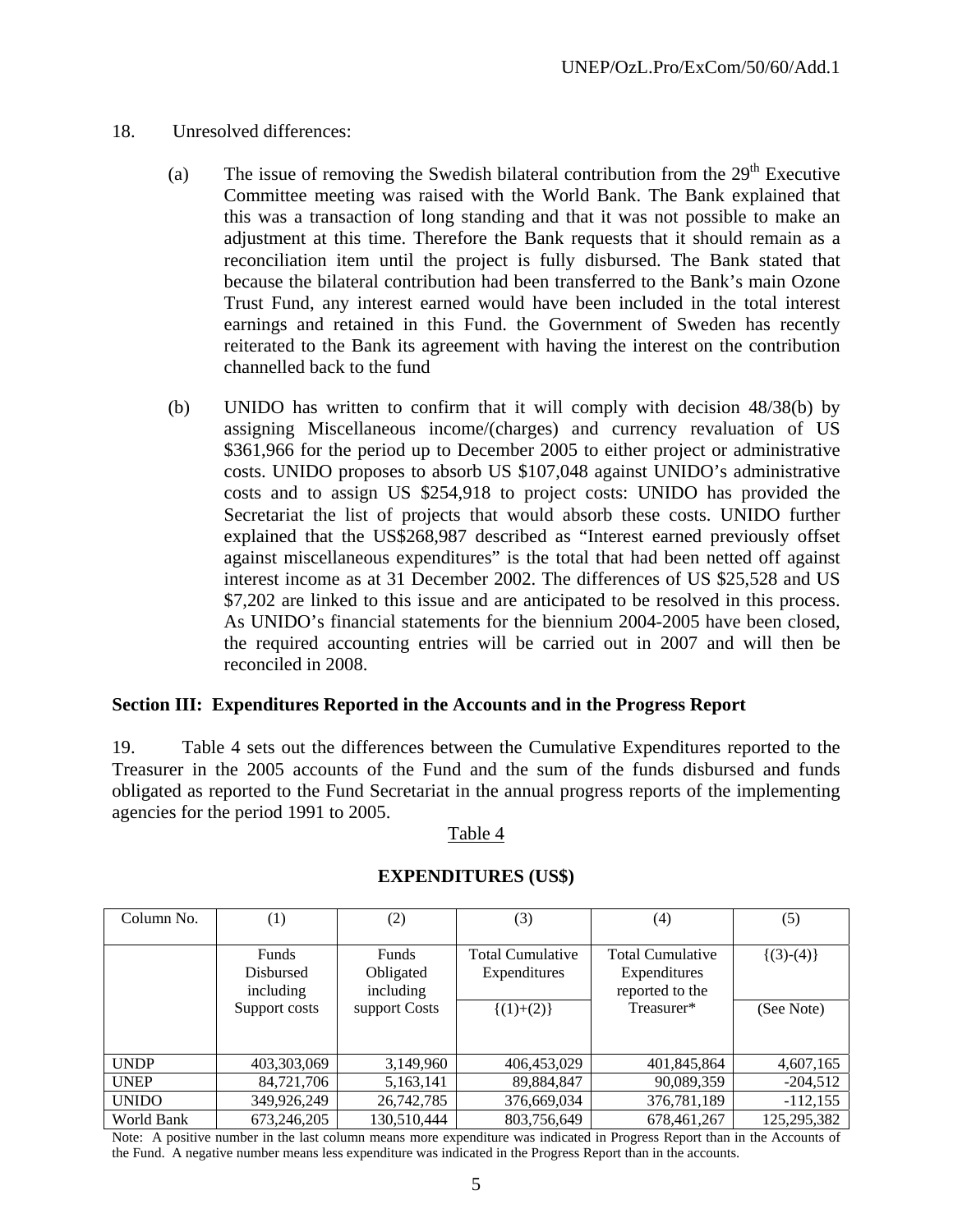\* As per the Treasurer's records.

20. Table 5 summarises the differences in the expenditures reported in the agencies' progress reports and the accounts of the Fund.

## Table 5

#### RATIONALE FOR DIFFERENCES IN EXPENDITURES REPORTED IN PROGRESS REPORTS AND THE ACCOUNTS OF THE FUND (US\$)

|                                                              | <b>UNDP</b> | <b>UNEP</b> | <b>UNIDO</b> | World Bank     |
|--------------------------------------------------------------|-------------|-------------|--------------|----------------|
|                                                              |             |             |              |                |
| Difference between Agency Accounts and Agency Progress       | 4,607,165   | $-204,512$  | $-112,155$   | 125, 295, 382  |
| Report                                                       |             |             |              |                |
| Funds allotted to cover 2006 and 2007 administrative         |             |             |              |                |
| commitments                                                  | -4,495,379  |             |              |                |
| Savings on prior biennium obligations not yet credited to    |             |             |              |                |
| the Progress Report                                          | $-68,300$   |             |              |                |
| Adjustment for non-MFL projects to be corrected by UNDP      |             |             |              |                |
| in their 2006 financial statement                            | $-14,432$   |             |              |                |
| Fund balance adjustments in financial statement not directly |             |             |              |                |
| impacting expenditure                                        | $-29,054$   |             |              |                |
| Expenditure adjustments to be made in the 2006 Progress      |             |             |              |                |
| Report                                                       |             |             | 44,704       |                |
| Miscellaneous expenditures to be adjusted by the agencies    |             |             |              |                |
| in 2007                                                      |             | 60,556      | 77,086       |                |
| Reduction in expenditures between provisional and audited    |             |             |              |                |
| financial statements                                         |             |             | $-9,635$     |                |
| Committed funds for approved projects yet to be disbursed    |             |             |              |                |
|                                                              |             |             |              | $-130,510,444$ |
| Disbursements to Agency's Special Accounts not disbursed     |             |             |              |                |
| to beneficiary at 31 December 2005                           |             |             |              | 5,215,062      |
| Difference in Programme Support Costs currently under        |             |             |              |                |
| review by UNEP                                               |             | 143,956     |              |                |
|                                                              | $\theta$    | $\Omega$    | $\mathbf{0}$ | $\overline{0}$ |

21. Miscellaneous expenditures to be adjusted in 2007 represent income/(charges) that both UNEP and UNIDO have agreed to resolve as part of the miscellaneous charges exercise in their accounts in 2007. The final amount reported by UNIDO for 2005 was US \$67,451 (US \$77,086 minus US \$9,635) whilst UNEP reported an amount of US \$60,556.

22. The difference of US \$125,295,382 between the 2005 Accounts and the disbursement, plus obligated funding, shown in the Bank's 2005 Progress Report is attributed to two reasons. All funds for a project are committed as soon as there is an agreement with the beneficiary however, in line with World Bank accounting procedures, obligated, or "committed" funds are not counted as disbursement and not included in the 2005 audited financial statement. The progress report's disbursement figures are on the most part figures reported to the Bank by its Financial Agents whereas expenditures in the financial statement represent the funds that flow out of the Bank into the special accounts (and eventually to the beneficiary). At any given time, there will be a higher total expenditure level in the accounts than in the progress report because of the lag between disbursement to the special accounts and disbursement to the beneficiary.